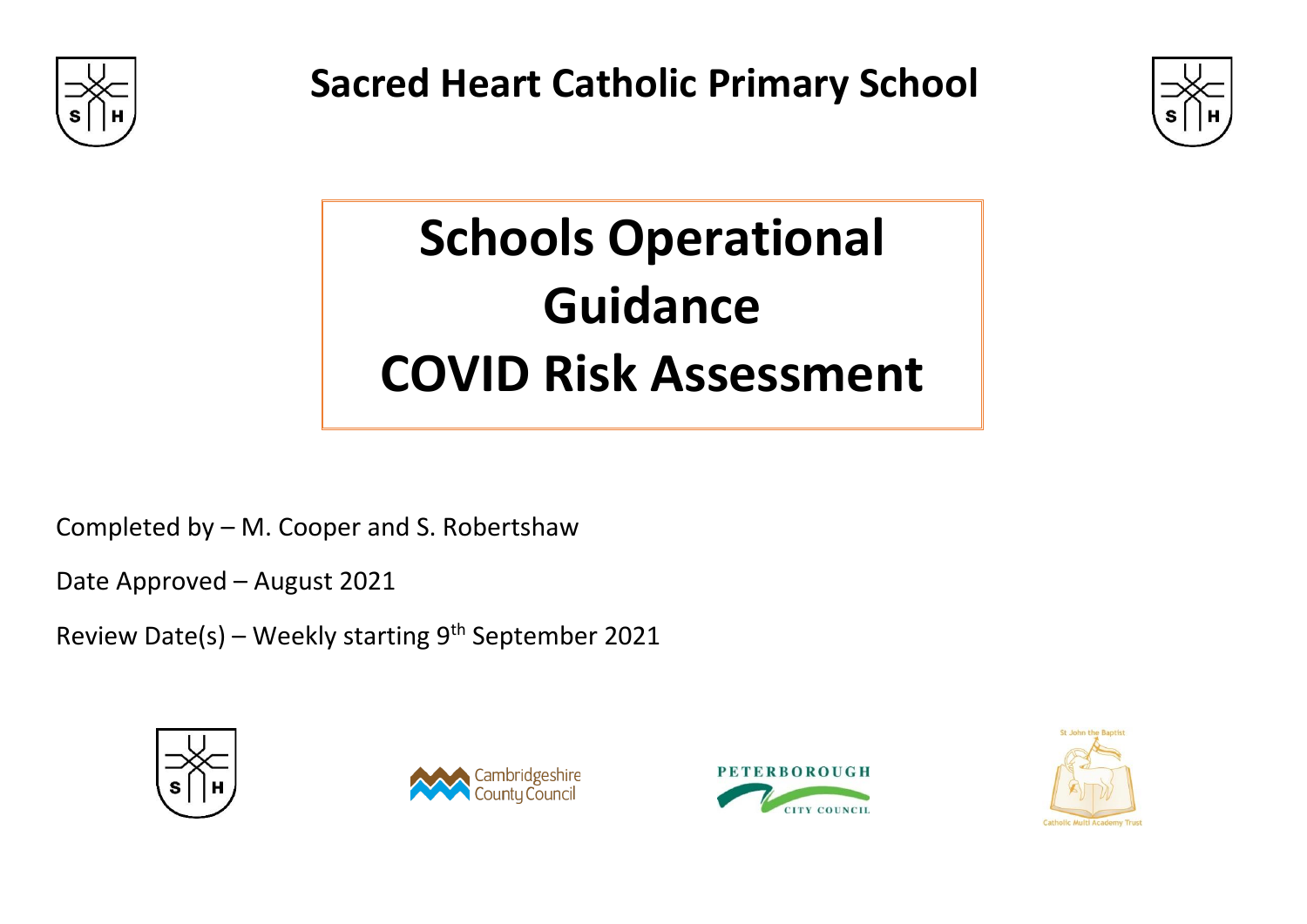| Section 1 - Hygiene                    |                                                                                                                                                                                                                                                                                                                                                                                                                                                                                                                                                                                                                                                                                                                                                                                                                                                  |           |                     |               |  |
|----------------------------------------|--------------------------------------------------------------------------------------------------------------------------------------------------------------------------------------------------------------------------------------------------------------------------------------------------------------------------------------------------------------------------------------------------------------------------------------------------------------------------------------------------------------------------------------------------------------------------------------------------------------------------------------------------------------------------------------------------------------------------------------------------------------------------------------------------------------------------------------------------|-----------|---------------------|---------------|--|
| <b>Principle of Control</b>            | <b>Control Measures</b>                                                                                                                                                                                                                                                                                                                                                                                                                                                                                                                                                                                                                                                                                                                                                                                                                          | Person    | <b>Completed by</b> | <b>Review</b> |  |
| Hand Hygiene                           | Hand washing or sanitizing must take place when staff and pupils enter<br>the school building, enter and leave the classroom and before eating and<br>drinking<br>Ensure the school has enough hand washing or hand sanitiser 'stations'<br>available so that all pupils and staff can clean their hands regularly<br>Ensure supervision of hand sanitiser use given risks around ingestion.<br>$\bullet$<br>Small children and pupils with complex needs should continue to be<br>helped to clean their hands properly. Skin friendly skin cleaning wipes can<br>be used as an alternative.<br>Ensure staff build these routines into school culture: supported by<br>behaviour expectations and help for younger children                                                                                                                      | All Staff | Ongoing             |               |  |
| <b>Respiratory Hygiene</b>             | • Remind and use 'catch it, bin it, kill it' approach<br>• Hand Hygiene principle of control will support this.<br>• Ensure enough tissues and bins available in the school to support pupils<br>and staff to follow this routine.<br>• Ensure younger children and those with complex needs are helped to get<br>this right, and all pupils understand that this is now part of how school<br>operates.                                                                                                                                                                                                                                                                                                                                                                                                                                         | All Staff | Ongoing             |               |  |
| Use of PPE including<br>face coverings | Staff or pupils are not required to wear face covering whilst attending<br>$\bullet$<br>school however, face coverings maybe worn at staff discretion.<br>Staff may wear a face covering where multiple staff are sharing a working<br>space. Examples are: -<br><b>Staff Meetings</b><br>$\circ$<br>PPA time<br>O<br><b>Team Meetings</b><br>O<br><b>Governor Meetings</b><br>$\circ$<br>Within the staffroom/staff kitchen.<br>The school will identify if any staff member is involved in intimate care of<br>$\bullet$<br>a pupil<br>If so appropriate PPE will be purchased<br>$\circ$<br>If no PPE is available then the school cannot open for that child<br>O<br>Please refer to individual risk assessment for children requiring intimate<br>$\bullet$<br>care.<br>The school has sufficient PPE stocks. This will be reviewed weekly. | All Staff | Ongoing             |               |  |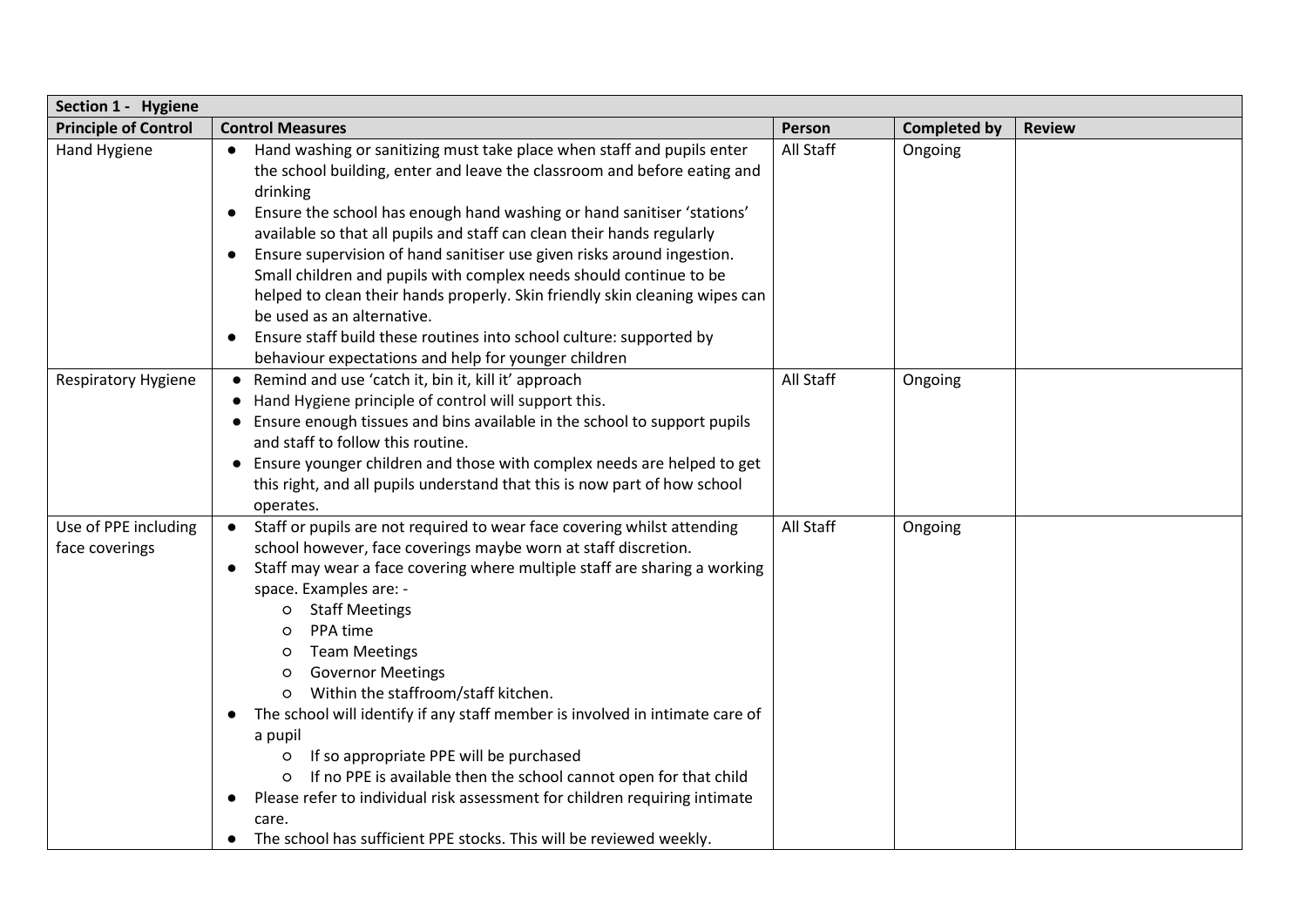| Re-usable PPE should be thoroughly cleaned after use and not shared       |
|---------------------------------------------------------------------------|
| between staff.                                                            |
| Staff to re-watch PPE- wearing training video at the start of every half- |
| term.                                                                     |

| Section 2 - Cleaning            |                                                                                                                                                                                                                                                                                                                                                                                                                                                                                                                                                                                                                                                                                       |                                     |                     |               |  |
|---------------------------------|---------------------------------------------------------------------------------------------------------------------------------------------------------------------------------------------------------------------------------------------------------------------------------------------------------------------------------------------------------------------------------------------------------------------------------------------------------------------------------------------------------------------------------------------------------------------------------------------------------------------------------------------------------------------------------------|-------------------------------------|---------------------|---------------|--|
| <b>Principle of Control</b>     | <b>Control Measures</b>                                                                                                                                                                                                                                                                                                                                                                                                                                                                                                                                                                                                                                                               | Person                              | <b>Completed by</b> | <b>Review</b> |  |
| Deep Clean                      | Full disinfectant clean to take place during the summer closure including:<br>$\bullet$<br>Carpets<br>$\circ$<br>Classrooms<br>O<br>Offices<br>$\circ$<br>Hall<br>$\circ$<br>Chapel<br>O<br>Intervention spaces<br>O                                                                                                                                                                                                                                                                                                                                                                                                                                                                  | ServiceMaster                       | 1-9-20221           |               |  |
| <b>Higher Level</b><br>Cleaning | Revise our cleaning schedule with ServiceMaster to ensure that high level<br>$\bullet$<br>cleaning continues<br>Weekly cleaning review to occur to ensure that cleaning expectation are<br>$\bullet$<br>met.<br>Cleaning schedule will reflect the guidance on the cleaning of non-<br>healthcare settings.<br>Review all cleaning products in school.<br>$\bullet$<br>Weekly stocktake of supplies e.g. wipes, spray, gel etc<br>$\bullet$<br>All shared rooms will continue with cleaning regime between groups.<br>$\bullet$<br>This will include the cleaning of: -<br>o Tables<br>Chairs<br>$\circ$<br>Door handles<br>$\circ$<br>Light switches<br>$\circ$<br>IWB/TV<br>$\circ$ | ServiceMaster<br>SBM<br>Headteacher | Ongoing             |               |  |
| Frequently touched<br>surfaces  | Cleaning during the day of frequently touched surfaces: - toilets, sinks,<br>taps, handles etc. This will take place twice a day.                                                                                                                                                                                                                                                                                                                                                                                                                                                                                                                                                     | All staff                           | Ongoing             |               |  |
| PE Equipment                    | PE equipment will be cleaned before it is returned to the PE cupboard.<br>PE equipment will be cleaned in-between classes if used across an<br>afternoon.                                                                                                                                                                                                                                                                                                                                                                                                                                                                                                                             | All staff                           | Ongoing             |               |  |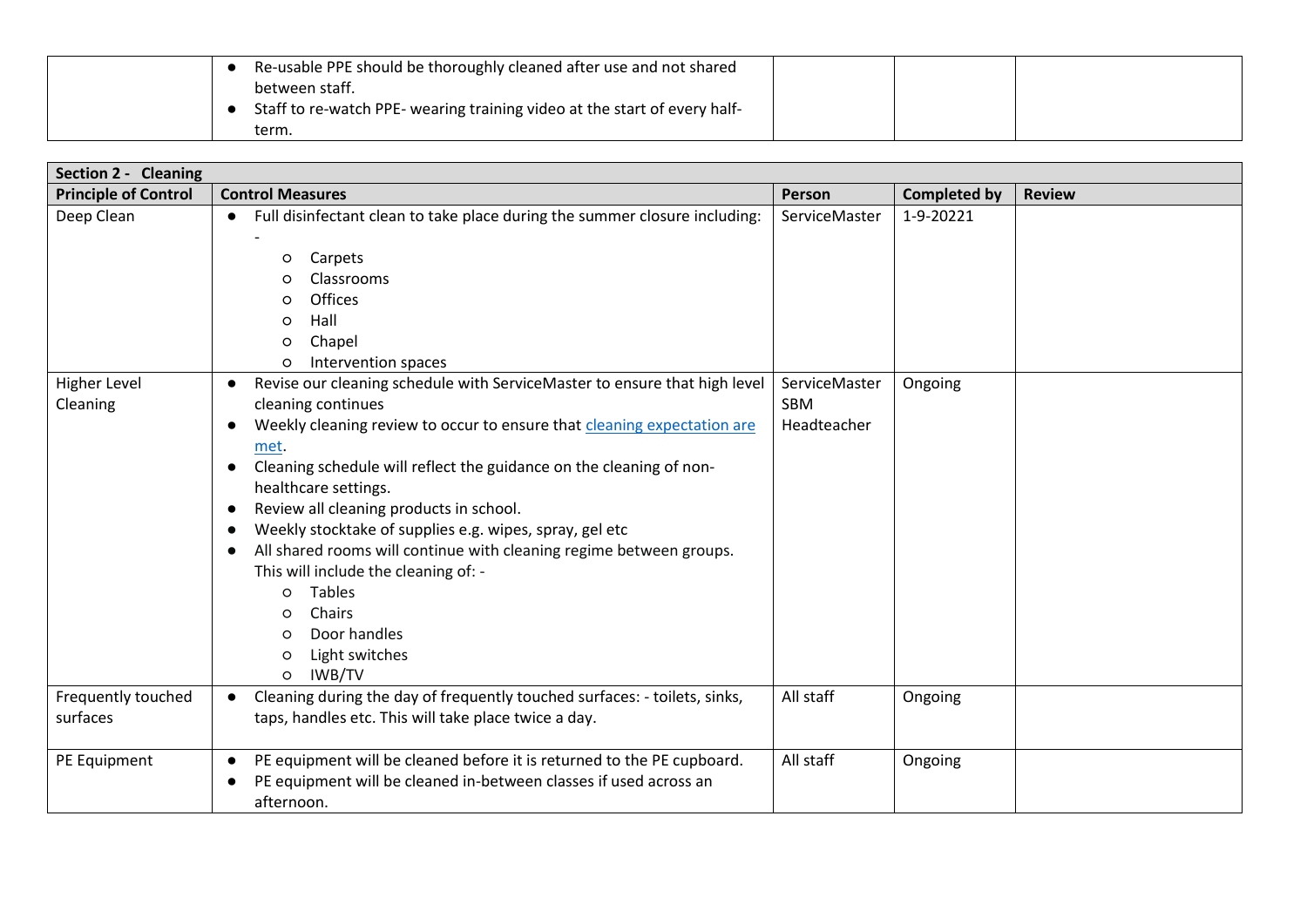| <b>Section 3 - Ventilation</b> |                                                                                                                                                                                                                                                                                                                                                                                                                                                                                                                                                     |                             |                                                   |               |  |
|--------------------------------|-----------------------------------------------------------------------------------------------------------------------------------------------------------------------------------------------------------------------------------------------------------------------------------------------------------------------------------------------------------------------------------------------------------------------------------------------------------------------------------------------------------------------------------------------------|-----------------------------|---------------------------------------------------|---------------|--|
| <b>Principle of Control</b>    | <b>Control Measures</b>                                                                                                                                                                                                                                                                                                                                                                                                                                                                                                                             | Person                      | <b>Completed by</b>                               | <b>Review</b> |  |
| <b>Windows and Doors</b>       | All internal doors will be opened each morning by school site team.<br>All classroom and office windows will be opened each morning by school<br>$\bullet$<br>site team.<br>All school hall windows and doors will be opened each morning by school<br>٠<br>site team.<br>All external doors will be opened each morning by school site team.<br>$\bullet$<br>All doors and windows outlined above will remain open all day to ensure<br>$\bullet$<br>that good ventilation is in place.                                                            | SiteTeam                    | Ongoing                                           |               |  |
| Poorly Ventilated<br>Spaces    | The following rooms have been identified as spaces with low fresh air<br>$\bullet$<br>flow: -<br>Our Lady of Walsingham (Ks2 Intervention Room)<br>$\circ$<br>As a result, the following actions will take place to improve the fresh air<br>$\bullet$<br>flow.<br>Additional mechanical fans placed in the room<br>$\circ$<br>Door to remain open at all times<br>$\circ$<br>Linked rooms will ensure they have doors open to allow the fresh<br>$\circ$<br>air to travel through. The room is located to a room with a<br>natural fresh air flow. | SiteTeam<br><b>Teachers</b> | Ongoing                                           |               |  |
| CO2 Monitors                   | Once procured by he DfE, CO2 monitors will be installed in classes<br>$\bullet$<br>around the room to indifity times when air-flow is poor.<br>Green - Well ventilated<br>$\circ$<br>Amber - Requires some ventilation action<br>$\circ$<br>Red - Requires immediate ventilation action<br>$\circ$                                                                                                                                                                                                                                                  | Site Team<br>Headteacher    | Ongoing<br>(once the<br>monitors have<br>arrived) |               |  |

| Section 4 - Infection Control |                                                                                  |               |              |               |  |  |
|-------------------------------|----------------------------------------------------------------------------------|---------------|--------------|---------------|--|--|
| <b>Principle of Control</b>   | <b>Control Measures</b>                                                          | <b>Person</b> | Completed by | <b>Review</b> |  |  |
| Reducing infection            | • If anyone in the school becomes unwell with a new, continuous cough or         | All Staff     | Ongoing      |               |  |  |
| from a person                 | a high temperature, or has a loss of, or change in, their normal sense of        |               |              |               |  |  |
| showing symptoms              | taste or smell (anosmia), they must be sent home and advised to follow           |               |              |               |  |  |
|                               | 'stay at home: guidance for households with possible or confirmed                |               |              |               |  |  |
|                               | coronavirus (COVID-19) infection'                                                |               |              |               |  |  |
|                               | • If a child is awaiting collection, they will be moved to the disabled toilets, |               |              |               |  |  |
|                               | where they can be isolated with appropriate adult supervision if required.       |               |              |               |  |  |
|                               | If it is not possible to isolate them, move them to an area which is at least    |               |              |               |  |  |
|                               | 2 metres away from other people.                                                 |               |              |               |  |  |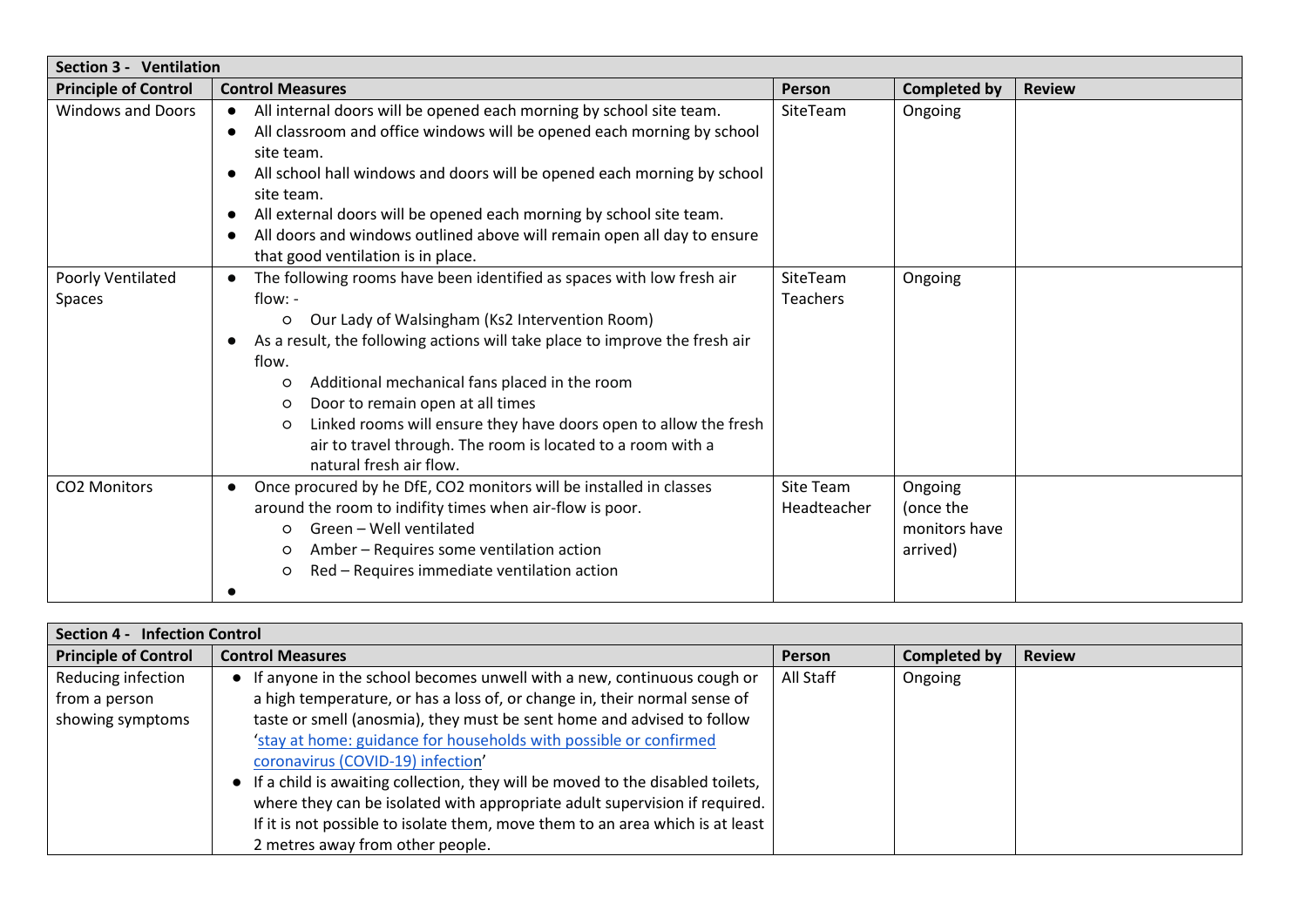|                                    | • Everyone must wash their hands thoroughly for 20 seconds with soap<br>and running water or use hand sanitiser after any contact with someone<br>who is unwell.<br>• The area around the person with symptoms must be cleaned with normal<br>household disinfectant after they have left to reduce the risk of passing<br>the infection on to other people. See the COVID-19: cleaning of non-<br>healthcare settings guidance.                                                                                                                                                                                                                                                                                                                                                                                                                                                                                                                                                                                                               |                          |         |  |
|------------------------------------|------------------------------------------------------------------------------------------------------------------------------------------------------------------------------------------------------------------------------------------------------------------------------------------------------------------------------------------------------------------------------------------------------------------------------------------------------------------------------------------------------------------------------------------------------------------------------------------------------------------------------------------------------------------------------------------------------------------------------------------------------------------------------------------------------------------------------------------------------------------------------------------------------------------------------------------------------------------------------------------------------------------------------------------------|--------------------------|---------|--|
| Self-isolation/Trace<br>and Trace. | Ensure all staff and parents understand the NHS Test and Trace process<br>and know that they need to:<br>Book a test if they are displaying symptoms.<br>$\circ$<br>Provide details of anyone they have been in close contact with if<br>$\circ$<br>they were to test positive for coronavirus (COVID-19) when asked<br>by NHS Test & Trace.<br>If a positive COVID result returns the individual must self-isolate<br>$\circ$<br>and close contacts book a PCR test (if they are a child or a double<br>vaccinated adult)                                                                                                                                                                                                                                                                                                                                                                                                                                                                                                                     | All staff and<br>parents | Ongoing |  |
| Asymptomatic<br><b>Testing</b>     | All primary staff will have access to a Lateral Flow COVID test.<br>$\bullet$<br>These will be administered at home by each member of staff twice weekly<br>$\bullet$<br>(Sunday night and Wednesday night)<br>School training session on the correct procedure for completing a LFT at<br>$\bullet$<br>home and sharing our school approach to the introduction of LFT. This<br>was attended/viewed by all staff including those sub-contracted staff<br>working during the school day.<br>Flow chart of what to do for a positive/negative/void results distributed to<br>$\bullet$<br>staff.<br>Staff register established for those who have opted into the LFT<br>$\bullet$<br>Process for reporting LFT results shared with all staff to ensure that all<br>$\bullet$<br>staff know how to report any possible test result<br>Named person appointed at LFT administrator<br>$\bullet$<br>Parents have been sent the link to order their family LFT testing kits.<br>LFT scheme will be reviewed nationally at the end of September 2021 | All staff                | Ongoing |  |

| Section 5 - Attendance      |                                                                           |                      |              |               |  |
|-----------------------------|---------------------------------------------------------------------------|----------------------|--------------|---------------|--|
| <b>Principle of Control</b> | <b>Control Measures</b>                                                   | Person               | Completed by | <b>Review</b> |  |
| <b>Symptomatic Cases</b>    | Any child whose absence links to any COVID symptom will be asked too      | <b>School Office</b> | Ongoing      |               |  |
|                             | book a PCR test as soon as possible. The child will not be admitted back  | Parents              |              |               |  |
|                             | into school until either a negative COVID test is reported or a period of | Headteacher          |              |               |  |
|                             | isolation is completed following a positive test.                         |                      |              |               |  |